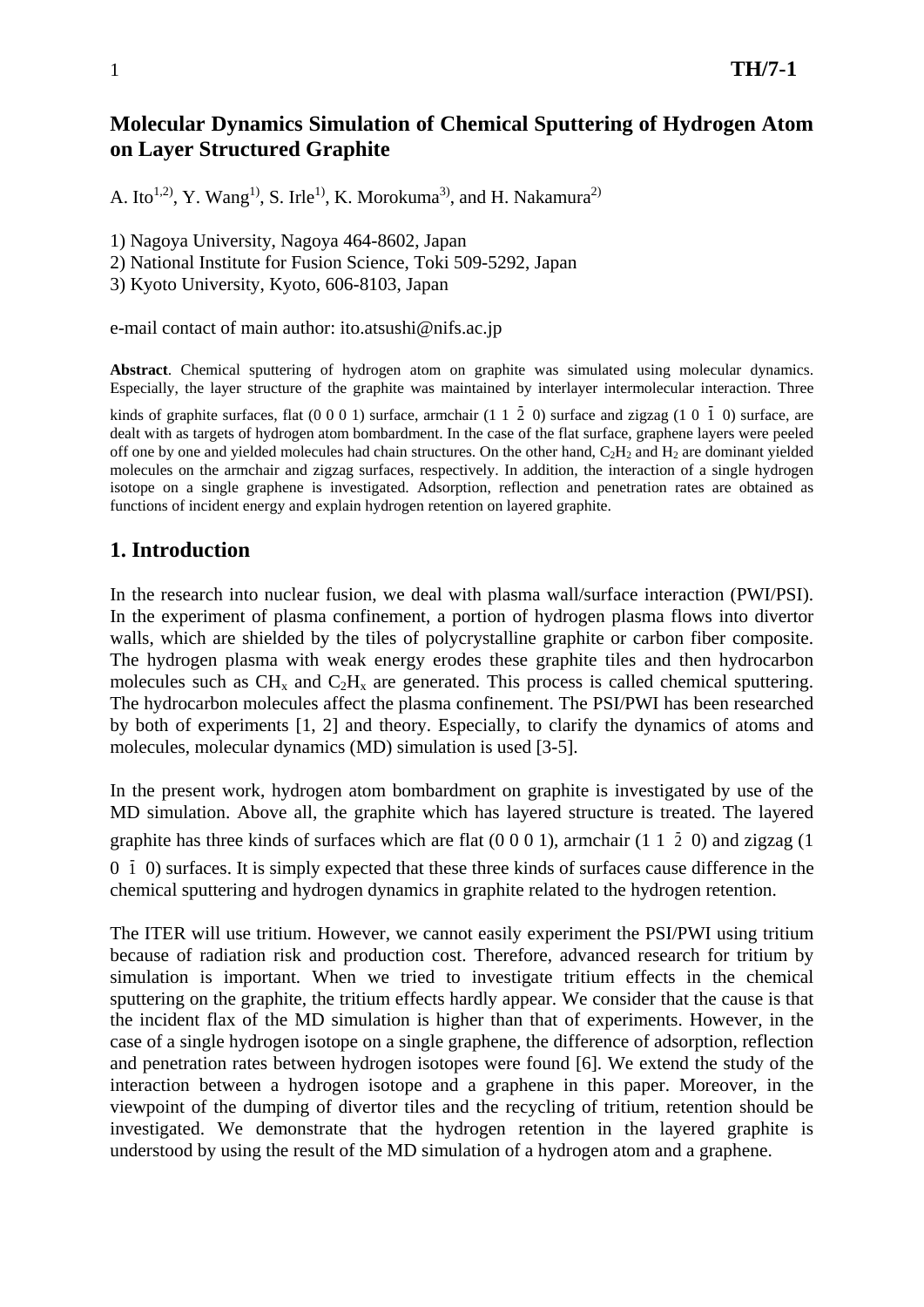# **2. Simulation Method**

## **2.1. System of Three Kinds of Layered Graphite**

Three kinds of graphite surfaces facing the positive *z* region are prepared as follows. In the case of a flat surface (see FIG.1(a).), a single crystalline graphite consists of eight layers where its  $(0\ 0\ 0\ 1)$  surface measuring 2.00 x 2.17 nm<sup>2</sup> faces the positive *z* region. Each layer is a graphene which consists of 160 carbon atoms measuring 2.00 x 2.17 nm<sup>2</sup>. The position of the first layer is  $z = 11.7$  Å. Two carbon atoms in the eighth graphene layer are fixed during the simulation. In the case of an armchair surface (see FIG.1(b).), a single crystalline graphite consists of six layers where its (1 1  $\bar{2}$  0) surface measuring 2.01 x 2.17 nm<sup>2</sup> faces the positive *z* region. Each layer is a graphene which consists of 210 carbon atoms measuring 2.17 x 25.1 nm<sup>2</sup>. The position of the top carbon atom is  $z = 12.5$  Å. In the case of a zigzag surface (see FIG.1(c).), a single crystalline graphite consists of six layers where its  $(1\ 0\ 1\ 0)$  surface measuring  $2.00 \times 2.01 \text{ nm}^2$  faces the positive *z* region. Each layer is a graphene which consists of 208 carbon atoms measuring 2.00 x 26.8 nm<sup>2</sup>. The position of the first layer is  $z =$ 13.4 Å. One carbon atom located at the bottom in the each graphene layer is fixed during the simulation in the cases of the armchair and zigzag surfaces. In all cases, the center of the single crystalline graphite is set in the center of the simulation box with periodic boundaries only at the *x* and *y* directions measuring same size of the surfaces, the interlayer distance of the graphenes layers is arranged at 3.35 Å, and the graphene layers are stacked with an "ABAB" pattern. The carbon atoms obeyed the Maxwell-Boltzmann distribution at 300 K initially.

Hydrogen atoms are injected into the surfaces from the position  $z = 60$  Å parallel to the *z* direction. The incident position in the x and y direction is determined at random with uniform distribution. The hydrogen atoms are injected at intervals of 0.1 ps and thus the incident flux becomes about 2.5 x  $10^{30}$  m<sup>-2</sup>s<sup>-1</sup>. The incident energy  $E<sub>I</sub>$  determined the initial momentum of the incident particle as  $\sqrt{2mE_i}$ , where *m* was the mass of the incident particle, 1 u, 2 u and 3 u for hydrogen, deuterium and tritium atoms, respectively. The initial *x* and *y* coordinates of the incident particle were set at random.

### **2.2. System of a Single Graphene**

The MD simulation of hydrogen isotope injection onto a single graphene is performed. The graphene measuring  $2.00 \times 2.17 \text{ nm}^2$  consists of 160 carbon atoms. The graphene is put on the center of simulation box with the periodic boundary condition in the *x* and *y* direction. The initial temperature of the graphene is 0 K. A hydrogen, deuterium or tritium atom is injected perpendicularly to a surface of the graphene. The injection is repeated 200 times varying the incident position which is determined under a uniform distribution for every kind of hydrogen isotope and incident energy. Thereby, we obtain adsorption, reflection and penetration rates as functions of the incident energy for every hydrogen isotope.

#### **2.3. Potential Model**

In the present simulation, two types of potential models were used to deal with chemical interaction at short distance and intermolecular interaction at long distance. Chemical interaction was represented by modified Brenner reactive empirical bond order (REBO)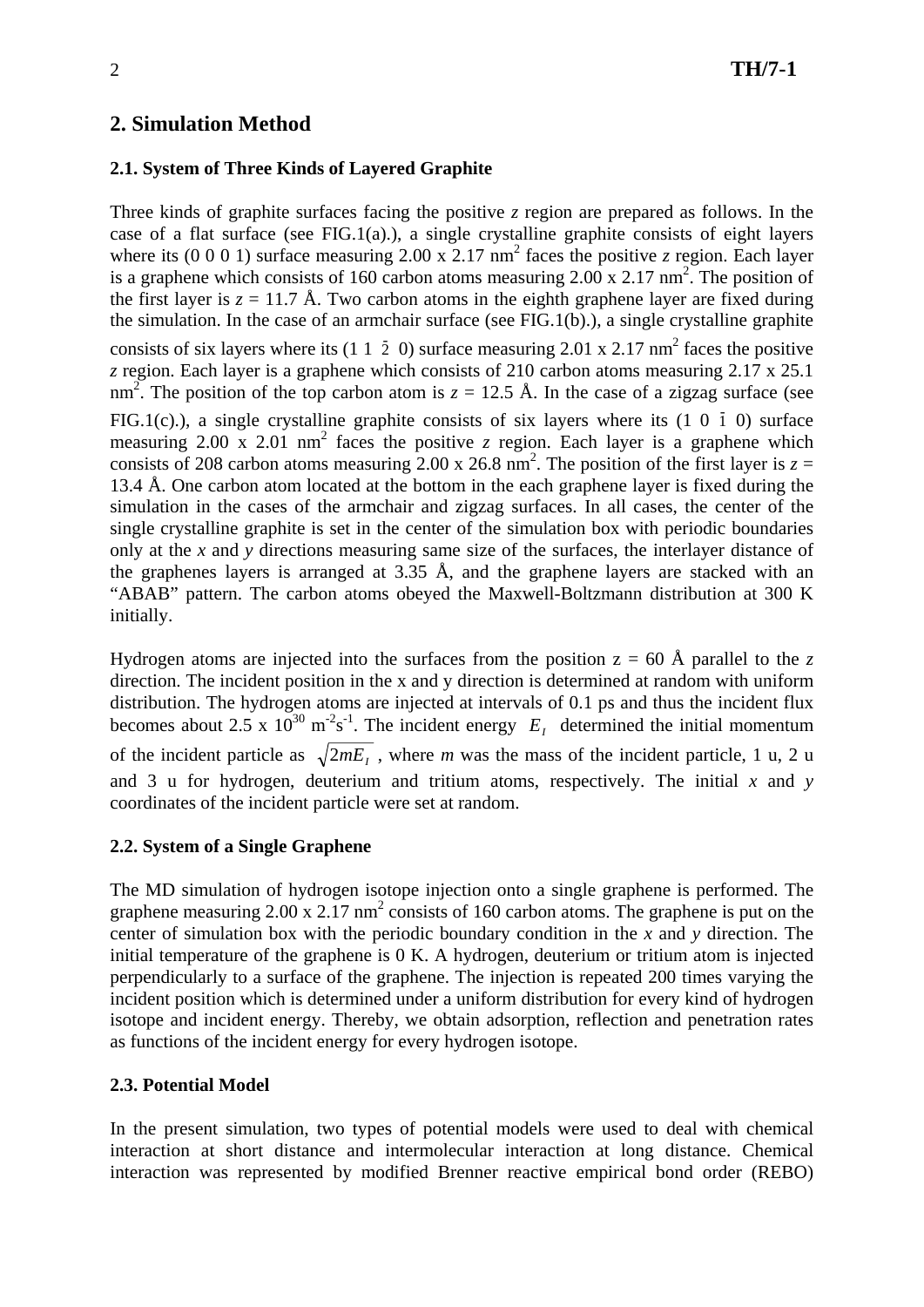potential in which multi-body force produced complicated molecular structures [7, 8]. In the models, the existence of a covalent bond was judged by the distance between two atoms. C-C and C-H bonds form when the distance between the atoms was less than 2.0 Å and 1.8 Å, respectively. On the other hand, a layer structure is supported by interlayer intermolecular potential which is model on the following natural considerations. If a distance between atoms *r* is long, the interlayer intermolecular potential accords with van der Waals potential proportional to  $r^6$ , while if *r* is short, the interlayer intermolecular potential causes chemical repulsion represented by multi-body force with special cut-off functions [9]. This interlayer intermolecular potential can keep the interlayer distance of the graphite 3.35 Å and produce the "ABAB" stacking

The time evolution of the equation of motion is solved by the second-order symplectic integration [10]; the time step was 5 x  $10^{-18}$  s. The MD simulations were performed under the *NVE* condition, in which the number of particles (N), volume (V), and total energy (E) were conserved.

# **3. Result and Discussion**

## **3.1. Dependency of Erosion on Kinds of Graphite Surface**

First, we denote the MD simulation injecting hydrogen atoms onto the flat surface of graphite. The MD simulations were performed varying the incident energy from 1 to 30 eV. Though the surface adsorbed many hydrogen atoms, the layer structure of the graphite was maintained. When we continue to inject hydrogen atoms onto the flat surface, the graphene layers were peeled off from the surface one by one, which is called "graphite peeling" (see FIG. 2.). During the graphite peeling, graphene layers under the peeled graphene layer maintained the layer structure of the graphite. We consider as follows. Although the incident hydrogen atoms pressed the graphene layer of the surface to an under graphene layer, interlayer intermolecular force resist being pressed. Consequently the layer structure of the graphite is maintained. Moreover, a covalent bond does not occur between the graphene layers maintained by the interlayer intermolecular force and the binding energy of the interlayer intermolecular force is weaker than that of a covalent bond. Therefore, the graphene layer of the surface easily escapes from a bind by the interlayer intermolecular force when the kinetic energy of the graphene layer increases using adsorption energy of hydrogen atoms. As a result, the graphite peeling occurs.

We note that the layer structure of the graphite does not change to an amorphous structure in case of the flat surface. However, if the graphite includes vacancies, graphite peeling does not occur and amorphization of the graphite occurs [11].

The peeled graphene is broken and then small hydrocarbons are produced. These small hydrocarbons have mainly chain structures in which hydrogen atoms terminate tips of the chains. In our understanding, a hydrocarbon has the chain structure in the environment that the number of carbon atoms in the peeled graphene is grater than that of hydrogen atoms adsorbed by the peeled graphene.

Second, bombardments of hydrogen atoms onto the armchair and zigzag surfaces of graphite were simulated. Armchair and zigzag edges of graphene layers were easily terminated by incident hydrogen atoms. The cause of termination is that the edge of the graphene has dangling bonds. The layered structure of the armchair and zigzag surfaces are also maintained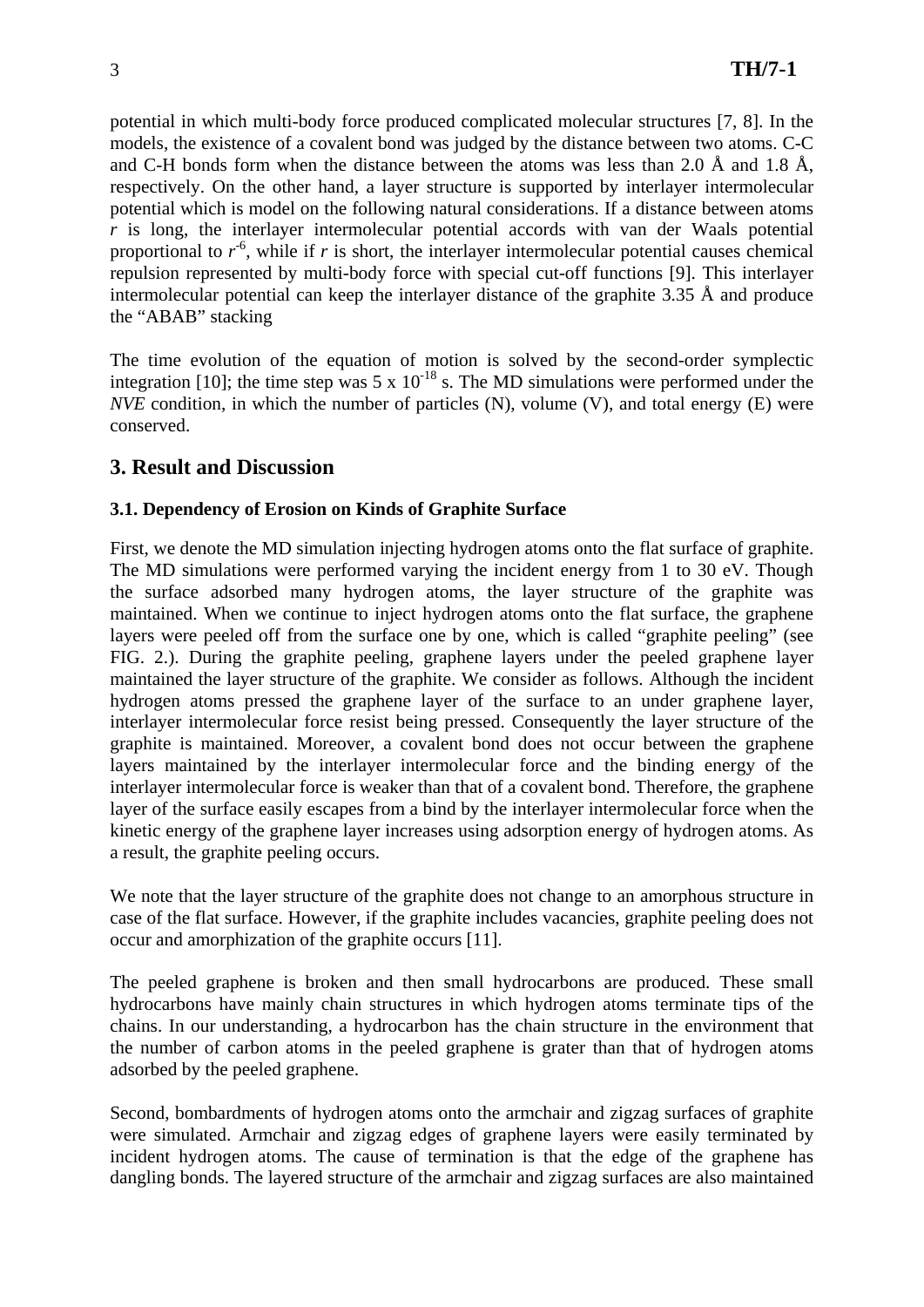by the interlayer intermolecular interaction. The graphite peeling does not occur because the graphene layers of the armchair and zigzag surfaces are parallel to the *z* direction simply.

When an incident hydrogen atom attached the armchair and zigzag edges of the graphene layers,  $C_2H_2$  and  $H_2$  are yielded mainly. Especially, the amount of yielded  $C_2H_2$  on the armchair surface is grater than that on the zigzag surfaces, while the amount of yielded  $H_2$  on the armchair surface is smaller than that on the zigzag surface (see FIG. 3.). This difference is understood as follows.

In the armchair surface, the dynamics of  $C_2H_2$  creation is explained by using FIG, 4 (a). When a hydrogen atom (I) is adsorbed by a carbon atom (III), the incident energy and the binding energy of a C-H bond (i) created between the hydrogen atom (I) and the carbon atom (III) change to the kinetic energy of carbon atoms (IV) and (V). Here, the increase of the kinetic energy of the carbon atom (V) is grater than that of the carbon atom (IV) because the carbon atom (V) located in the incident direction of the hydrogen atom (I) is pushed more strongly than the carbon atom (IV). Therefore, a C-C bond (iii) is broken easily more than a C-C bond (ii). In the same way, when a hydrogen atom  $(II)$  is adsorbed by the carbon atom  $(IV)$ , a C-C bond (iv) is broken. As are result, a  $C_2H_2$ , which consists of the atoms (I) to (IV), is yielded from the armchair surface.

On the other hand, the dynamics of  $H<sub>2</sub>$  creation on the zigzag surface is explained by using FIG. 4 (b). When a hydrogen atom (VII) is adsorbed by a carbon atom (VIII), the incident energy and the binding energy of a created C-H bond (v) change to the kinetic energy of carbon atoms  $(IX)$  and  $(X)$ . Because positions of the carbon atoms  $(IX)$  and  $(X)$  are symmetric with the respect to the incident axis of the hydrogen atom (VII), the increase of the kinetic energies of the  $(IX)$  and  $(X)$  is equal. Therefore, disconnection of the C-C bonds  $(vi)$  and  $(vii)$ is difficult in the zigzag surface, as compared to the disconnection of the C-C bond (iii) and (iv) in the armchair surface. When a hydrogen atom (XI) approaches to the zigzag surface subsequently, it creates an H-H bond with the hydrogen atom (VII). The C-H bond (v) is broken by use of the incident energy of the hydrogen atom (XI) and the binding energy of the created H-H bond, and then  $H_2$  is desorbed from the zigzag surface. Thus, dominant yielded molecules on the armchair and zigzag surfaces are  $C_2H_2$  and  $H_2$ , respectively.

We note these dynamics of  $C_2H_2$  and  $H_2$  creation is observed by use of 3D virtual reality system "CompleXcope" in NIFS. To recognize the atomic motion by a 3D visualisation software rendering on a 2D display is not easy because a behind atom is hidden by front atom in the 2D display. However, the CompleXcope, which can draw the atom in a 3D space, enables us to easily recognize three dimensional positions of atoms. Thus, the CompleXcope is useful device to find important dynamics from the MD simulation.

#### **3.2 Single Graphene Reaction**

Investigation of hydrogen atom scattering on a single graphene is important to understand the hydrogen atom bombardment on the layered graphite. Here, we estimate adsorption rate, reflection rate and penetration rate of a hydrogen atom injected into a graphene (see FIG. 5.). In the case of hydrogen atom, dominant interaction varies with the incident energy  $E_I$  as follows. Adsorption becomes dominant for  $1 \text{ eV} < E_I < 7 \text{ eV}$  and has a small peak at  $E_I = 22$ eV. Reflection dominates in two ranges,  $E_I < 1$  eV and 30 eV  $E_I < 30$  eV. In the case of  $E_I >$ 30 eV, penetration is dominant.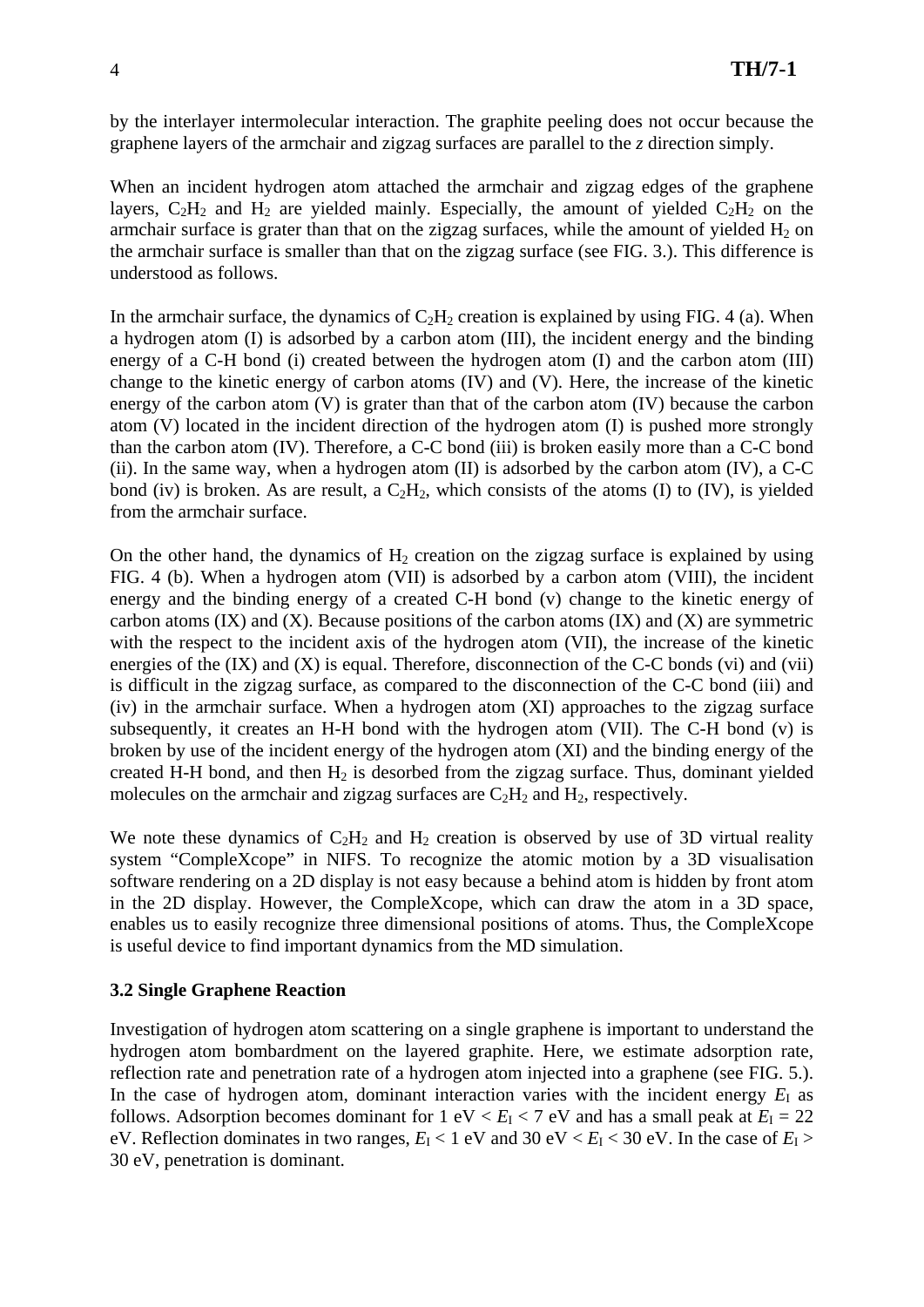Here, we estimate the increases of graphene temperature after interacting with a hydrogen atom. Considering conservation of total energy and total momentum in a physical system of a hydrogen atom and a graphene, the increase of graphene temperature is given by

$$
\frac{1}{3Nk_b} \left[ (E_I - U_0)P_a(E_I) + (1 - \frac{E_r}{E_I})E_I P_r(E_I) + (1 - \frac{E_p}{E_I})E_I P_p(E_I) \right] + O\left(\frac{m}{M}\right)
$$

where *N* is the number of carbon atoms in the graphene,  $k<sub>b</sub>$  is the Boltzmann constant  $U<sub>0</sub>$  is the binding energy of the hydrogen atom on a graphene,  $E_r$ <sup>'</sup> and  $E_p$ <sup>'</sup> are the kinetic energies of the hydrogen atoms after reflection and penetration, and  $P_a(E_1)$ ,  $P_r(E_1)$  and  $P_p(E_1)$  are the adsorption rate, reflection rate and penetration rate, respectively [8]. Then,  $P_a(E_1)$ ,  $P_r(E_1)$  and  $P_p(E_1)$  are already shown in FIG. 5. The ratios of the kinetic energies of the hydrogen atoms after reflection and penetration to the incident energy,  $E_r$ <sup> $\prime$ </sup>/ $E_l$  and  $E_p$ <sup> $\prime$ </sup>/ $E_l$ , can be also calculated from this MD simulation. Thereby, we can obtain the increase of graphene temperature as a function of the incident energy. FIG. 6 illustrates that the increase of the graphene temperature has a peak at about 30 eV. In the consideration that a penetrating hydrogen atom, which has often the incident energy of grater than 30 eV, interacts with the second graphene layer in the flat surface of the layered graphite, a peak increase of temperature of the second graphene layer in the layered graphite shifts to high incident energy as against FIG. 6. Anyway, desorption rate increases as the graphene temperature increases. We consider that this result agrees with that the erosion yield of hydrocarbon has a peak at the incident energy of 40-50 eV [1, 12].

Difference of deuterium and tritium from hydrogen atom in the MD simulation of the single graphene is remarkable rather than in the MD simulation of the layered graphite. For  $E<sub>I</sub> > 3$ eV in the FIG. 5, as the mass of hydrogen isotope increases, an adsorption rate increases and a reflection rate decreases. On the other hand, a penetration rate doesn't change so much. In the previous work, the following dynamics of a hydrogen atom on the graphene were clarified [8]. When a carbon atom in the graphene adsorbs a hydrogen atom, it needs to change from a  $\sin^2$  structure to a sp<sup>3</sup> structure, which is called "overhang". If the stay time during which the hydrogen atom remains on the graphene is longer than the overhang time necessary for overhang, the hydrogen atom is adsorbed. If the relation of the two times is reverse, the hydrogen atom is reflected by the graphene. The stay time becomes long as an incident velocity increases. Then, the adsorption rate increases and the reflection rate decreases. In constant, penetration is that the hydrogen atom goes over a potential barrier of the graphene. Namely, the penetration rate depends on the incident energy and is independent of the incident velocity. In this point of view, a velocity of an incident atom decreases as a mass increases in same incident energy. There, in the case of tritium and deuterium injections, the adsorption rate is grater than that of a hydrogen atom injection, the reflection rate becomes smaller, and the penetration rate does not change.

In the increases of graphene temperature by hydrogen isotope also, the difference from hydrogen atom appears. The peak value of the increases of graphene temperature increases as the mass of the hydrogen isotopes increases (see FIG. 6). This fact expects that the tritium and deuterium bring about yielded hydrocarbons more than the hydrogen atom.

#### **3.3. Hydrogen Retention**

The MD simulation of the flat surface of the layered graphite demonstrates hydrogen retention before the graphite peeling starts. The dependency of hydrogen retention on the incident energy is understood by using the result of the MD simulation of a hydrogen atom and a graphene. When the incident energy is 5eV, almost all hydrogen atoms are adsorbed by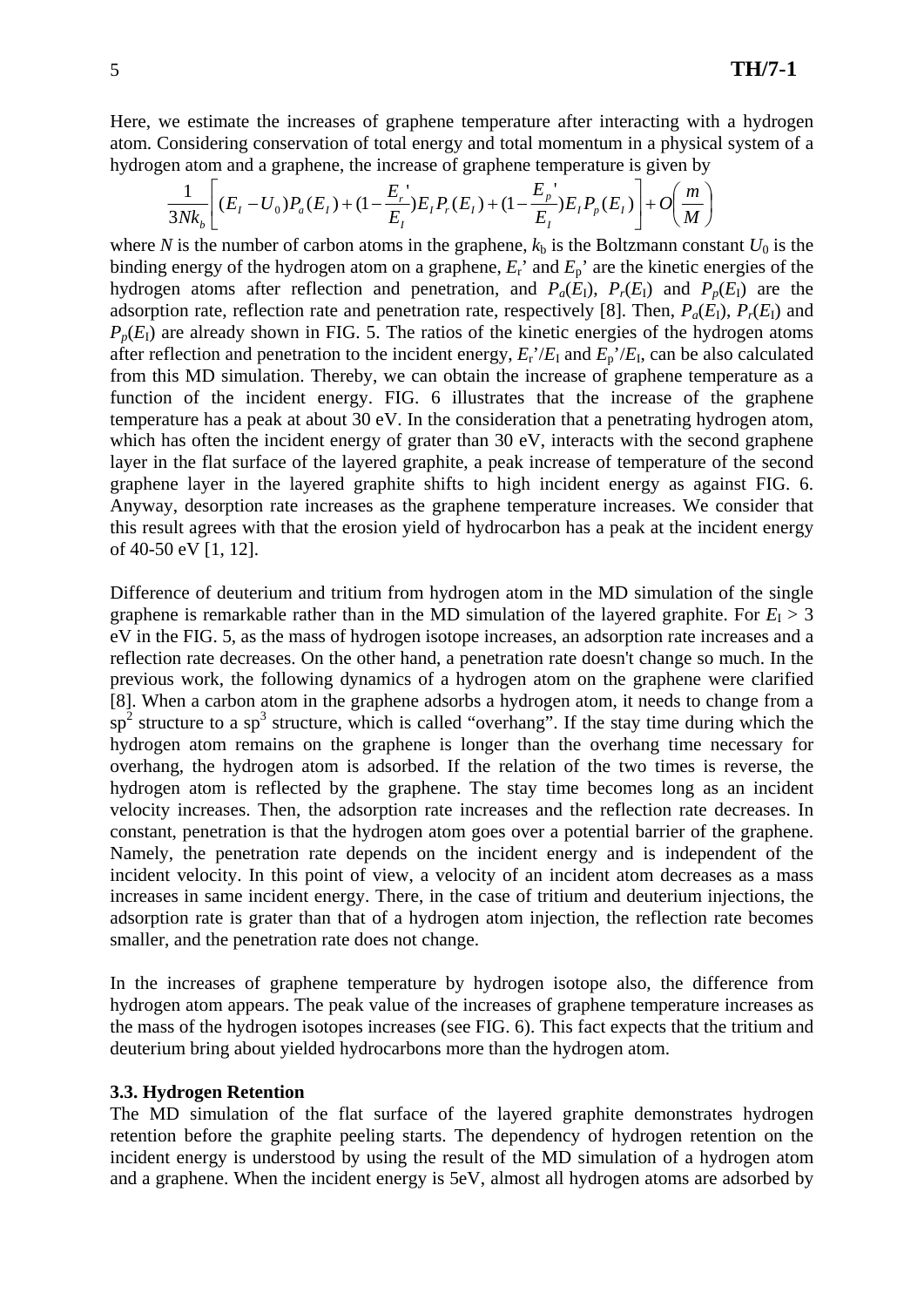the front of the first graphene layer. This adsorption is explained by the result that the adsorption rate on a graphene is dominant at 5 eV. When the incident energy is 15 eV, almost all hydrogen atoms are reflected by the first graphene layer. This reflection is caused by the fact that the reflection rate on a graphene has a peak at 15 eV. However, the deuterium and tritium may be adsorbed by the flat surface at the 15 eV because the reflection rate of the deuterium and tritium on a graphene is smaller than that of hydrogen atom as shown in FIG. 5(b) and (c). When the incident energy is 30 eV, the hydrogen atoms are adsorbed between the first and second graphene layers, that is, the intercalation of hydrogen atoms. This is the following mechanism. The penetration to the first graphene layer is similar to the penetration to a single graphene. By this penetration, the kinetic energy of the hydrogen atom is reduced to the energy at which reflection is dominant on a graphene. Therefore, hydrogen atom repeats to rebound between the first and second graphene layers. The kinetic energy of the hydrogen atom decreases into the energy at which adsorption is dominant on a graphene, and then the hydrogen atom is adsorbed by the first or second graphene layer. We note that in the previous MD simulation without the interlayer intermolecular interaction, the intercalation of hydrogen atom does not occur because the layered structure is hardly maintained under the hydrogen atom bombardment [13].

In the armchair and zigzag surfaces, a part of incident hydrogen atoms goes through from the surface about 5 Å because the planes of graphene layers are parallel to incident direction. In this simulation, the penetrating hydrogen atom flows between graphene layers. When the hydrogen atom get close to the other one, a hydrogen molecule  $H_2$  occur. In our consideration, the graphene layers play a role to diffuse the reaction heat of  $H_2$  production. We note that because a depth of this penetration depends on potential energy for a hydrogen atom on a graphene surface, the hydrogen atom may penetrate more deeply in nature, in which the binding energy of between a hydrogen atom and a graphene is smaller than that of the modified Brenner REBO potential.

### **4. Summary**

The hydrogen atom bombardment onto the three kinds of the layered graphene was investigated by use of the MD simulation with the modified Brenner REBO potential and the interlayer intermolecular potential. On the flat (0 0 0 1) surface, the graphite peeling occurred and the carbon chains were yielded mainly. In the cases of the armchair  $(1\ 1\ 2\ 0)$  surface and zigzag (1 0  $\bar{1}$  0) surface, the graphite peeling did not occur. Especially, C<sub>2</sub>H<sub>2</sub> was easily generated from the armchair surface, while the zigzag surface generally desorbed H2. Moreover, the interaction of hydrogen atom on a single graphene was investigated. The adsorption, reflection and penetration rates were calculated and then this data was extended to the increase of the graphene temperature which agrees with the dependence of erosion yield on the incident energy in experiments. As the hydrogen retention is researched, the graphite intercalation of hydrogen appeared in the layered graphite. This hydrogen retention hydrogen retention in the flat surface of the layered graphite is explained by the interaction of hydrogen atom on a single graphene also.

# **Acknowledgements**

The authors acknowledge Dr. K. Ohya, Dr. T. Tanabe and Dr. N. Ohno for stimulating discussions. Numerical simulations were carried out at the Plasma Simulator, National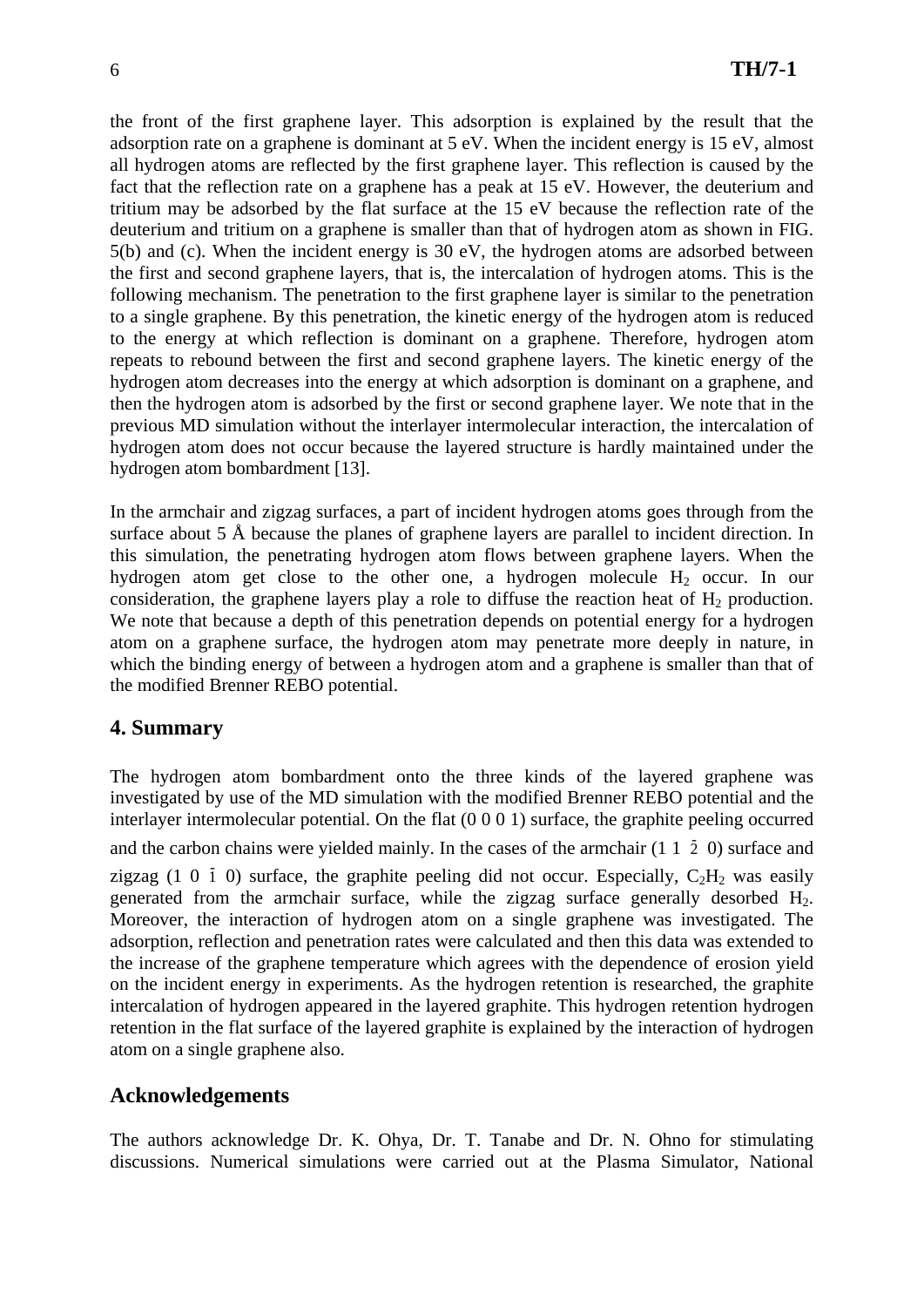Institute for Fusion Science. The study was supported in part by KAKENHI (No. 17540384 and No. 19055005), in part by a Grant-in-Aid for JSPS Fellows (No. 20-3829).

#### **References**

- [1] B. V. Mech, A. A. Haasz and J. W. Davis, J. Nucl. Mater. 255 (1998) 153.
- [2] C. Garcia and J. Roth, J. Nucl. Mater. 196-198 (1992) 573.
- [3] E. Salonen, K. Nordlund, J. Keinonen, C. H. Wu, Phys. Rev. B 63 (2001) 195415.
- [4] D. A. Alman, D. N. Ruzic, J. Nucl. Mater. 313-316 (2003) 182.
- [5] H. Nakamura, A. Ito, Mol. Sim. 33 (2007) 121.
- [6] H. Nakamura, A. Takayama, A. Ito, Contrib. Plasma Phys. 48 (2008) 265.
- [7] D. W. Brenner, O. A. Shenderova, J. A. Harrison, S. J. Stuart, B. Ni, and S. B. Sinnott, J. Phys.: Condens. Matter 14 (2002) 783.
- [8] A. Ito, H. Nakamura, A. Takayama, to be published in J. Phys. Soc. Jpn.
- [9] A. Ito, H. Nakamura, Commun. Comput. Phys 4 (2008) 592.
- [10] M. Suzuki, J. Math. Phys. 26 (1985) 601.
- [11] A. Ito, Y. Wang, S. Irle, K. Morokuma, H. Nakamura, 18 th International Conference of Plasma Surface Interaction (2008).
- [12] B. V. Mech, A. A. Haasz, and J. W. Davis: J. Nucl. Mater. 241-243 (1997) 1147.
- [13] A. Ito and H. Nakamura: Thin Solid Films, 516 (2008) 6553.



*FIG. 1. three kind of graphite surfaces. (a) A flat surface. (b) An armchair surface. (c) A zigzag surface.* 



*atoms and the green spheres indicate the carbon atoms. From (a) to (d), it is demonstrated that the graphene layers were peeled off one by one, which is called the graphene peeling. This graphene peeling is particular to the layer structured graphite kept by the interlayer intermolecular interaction.*